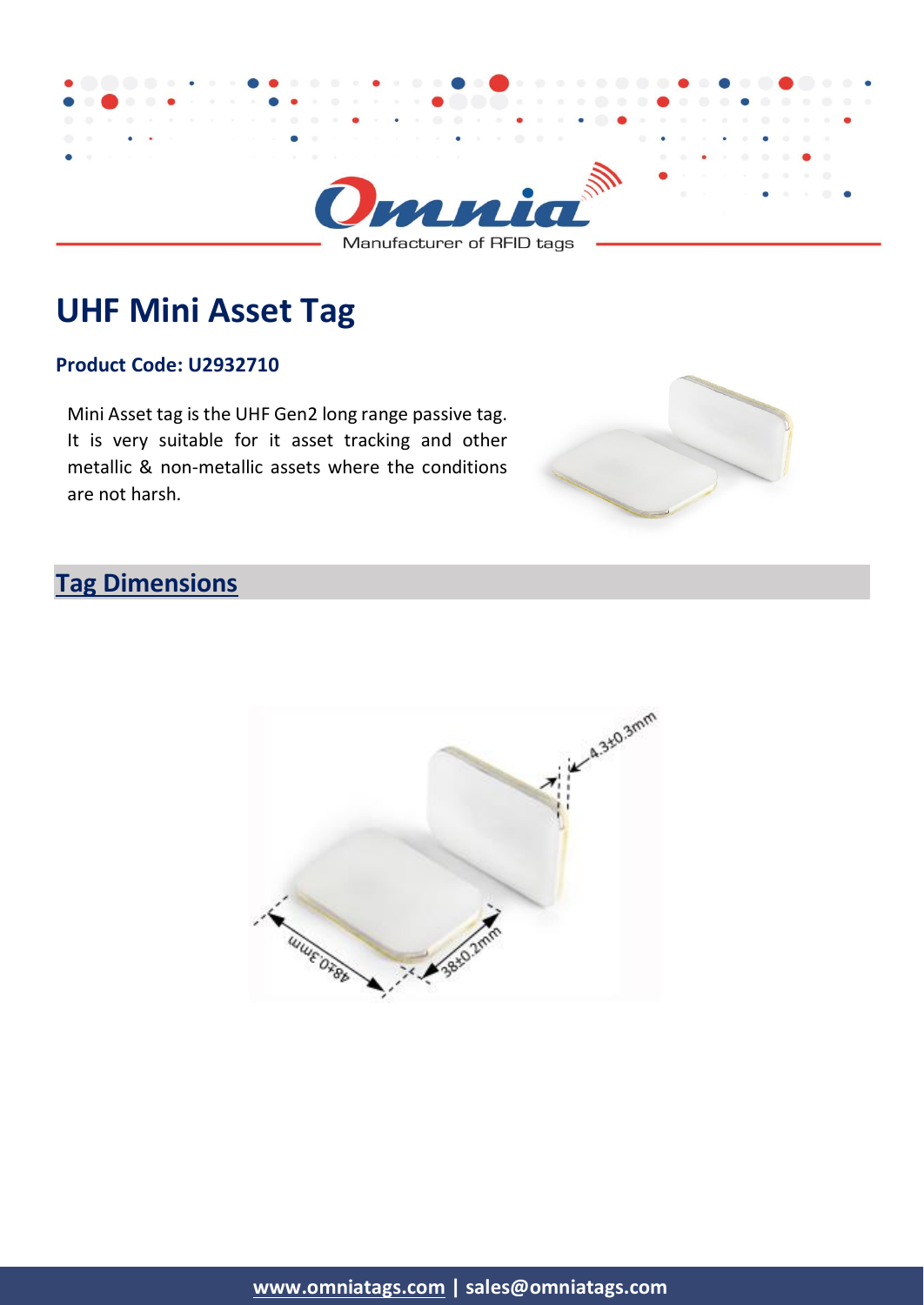# **Electrical Specifications**

| Air Interface Protocol                                     | ISO/IEC 18000-6C, EPC Global C1G2             |  |
|------------------------------------------------------------|-----------------------------------------------|--|
| <b>Operational Frequency</b>                               | 865 - 868 MHz or 902 - 928 MHz                |  |
| Chip                                                       | Alien Higgs-3                                 |  |
| <b>Memory Configuration</b>                                | EPC-96 bits, extendible to 480bits            |  |
|                                                            | TID - 96 bits unalterable unique              |  |
|                                                            | User memory - 512 bits                        |  |
|                                                            | Access password - 32 bits                     |  |
|                                                            | Kill password $-32$ bits                      |  |
| Read Range*                                                | Up to 3 m on fixed Reader with linear antenna |  |
| Operating temperature                                      | -25 $^{\circ}$ C to +70 $^{\circ}$ C          |  |
| Storage temperature                                        | $-25^{\circ}$ C to $+70^{\circ}$ C            |  |
| Ingress protection rating                                  | <b>IP54</b>                                   |  |
| Attachment***                                              | Self Adhesive                                 |  |
| Applicable surface                                         | Metallic & Plastic objects                    |  |
| <b>Physical and Mechanical Specification</b>               |                                               |  |
| <b>Dimensions</b>                                          | $48 \times 34 \times 4.3 \pm 0.2$ mm          |  |
| Colour                                                     | White                                         |  |
| Weight                                                     | 6.25 g                                        |  |
| Encasement                                                 | HIPS (High impact plastic sheet)              |  |
| Quality Assurance**                                        | 100% reader tested                            |  |
| <b>Chemical Resistance</b>                                 |                                               |  |
| Resistant to continuous exposure to salt water for 2 hours |                                               |  |
| Resistant to continuous exposure to motor oil for 2 hours  |                                               |  |

Additionally, abrasion resistant against HCL and IPA